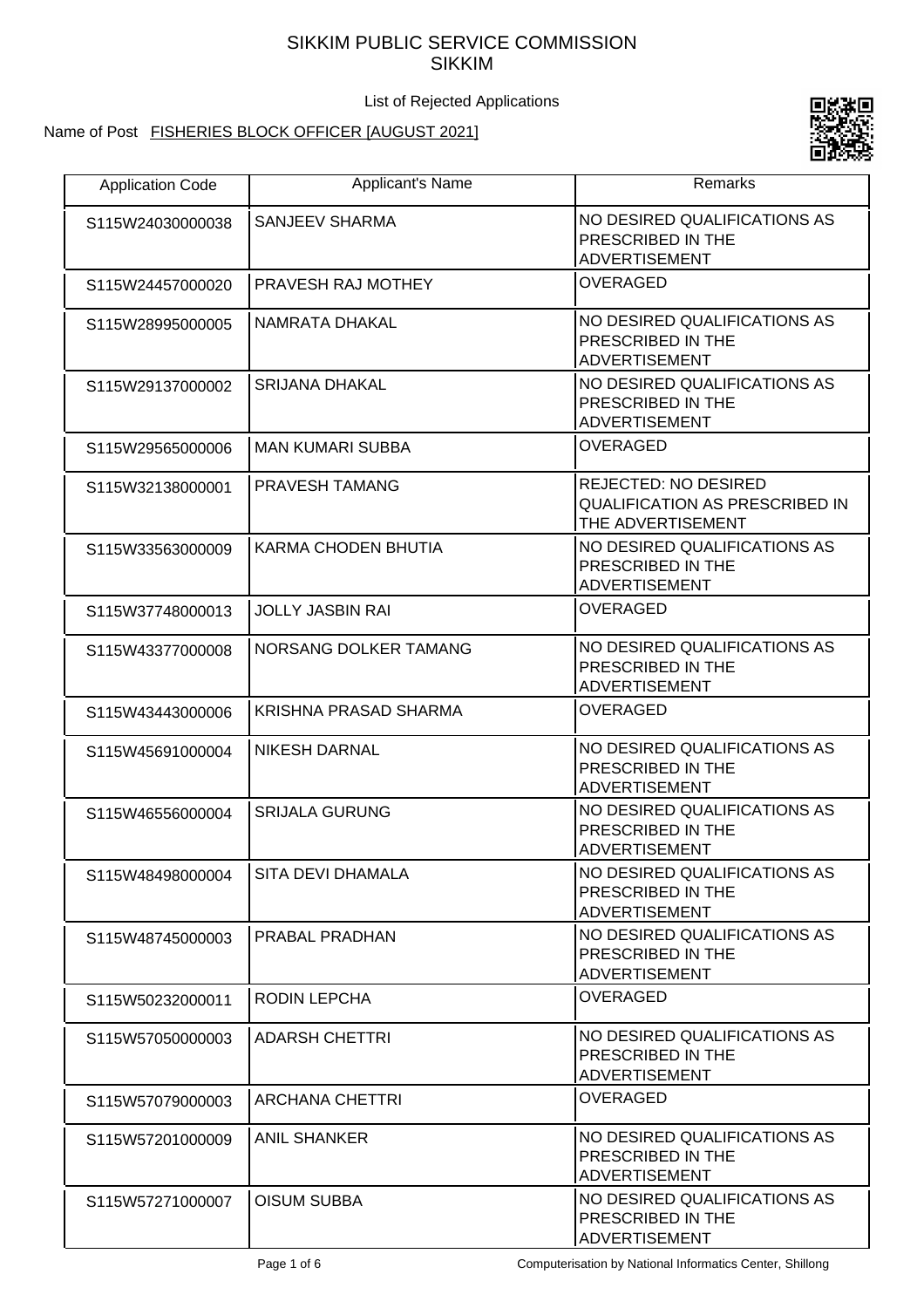

| <b>Application Code</b> | Applicant's Name          | Remarks                                                                   |
|-------------------------|---------------------------|---------------------------------------------------------------------------|
| S115W57295000005        | <b>NURIMA SUBBA</b>       | NO DESIRED QUALIFICATIONS AS<br>PRESCRIBED IN THE<br><b>ADVERTISEMENT</b> |
| S115W59195000003        | ABHINAYA ALLEY            | NO DESIRED QUALIFICATIONS AS<br>PRESCRIBED IN THE<br><b>ADVERTISEMENT</b> |
| S115W60678000001        | <b>PRATIKSHA GURUNG</b>   | NO DESIRED QUALIFICATIONS AS<br>PRESCRIBED IN THE<br><b>ADVERTISEMENT</b> |
| S115W61321000003        | <b>DICHEN DOMA SHERPA</b> | NO DESIRED QUALIFICATIONS AS<br>PRESCRIBED IN THE<br><b>ADVERTISEMENT</b> |
| S115W61433000003        | <b>ARPITA KHEWA</b>       | NO DESIRED QUALIFICATIONS AS<br>PRESCRIBED IN THE<br><b>ADVERTISEMENT</b> |
| S115W61590000025        | SANGAY TENZING SHERPA     | NO DESIRED QUALIFICATIONS AS<br>PRESCRIBED IN THE<br><b>ADVERTISEMENT</b> |
| S115W61861000009        | PRIMILA NEOPANEY          | NO DESIRED QUALIFICATIONS AS<br>PRESCRIBED IN THE<br><b>ADVERTISEMENT</b> |
| S115W61919000005        | JAMPAL DORJEE BHUTIA      | NO DESIRED QUALIFICATIONS AS<br>PRESCRIBED IN THE<br><b>ADVERTISEMENT</b> |
| S115W61957000003        | <b>TENZING PALZOM</b>     | NO DESIRED QUALIFICATIONS AS<br>PRESCRIBED IN THE<br><b>ADVERTISEMENT</b> |
| S115W61979000002        | PRANIT LIMBOO             | NO DESIRED QUALIFICATIONS AS<br>PRESCRIBED IN THE<br><b>ADVERTISEMENT</b> |
| S115W62491000003        | NIM TSHERING LEPCHA       | NO DESIRED QUALIFICATIONS AS<br>PRESCRIBED IN THE<br><b>ADVERTISEMENT</b> |
| S115W62732000007        | <b>BINOD DHAKAL</b>       | <b>OVERAGED</b>                                                           |
| S115W62773000001        | ROGEELA PRADHAN           | NO DESIRED QUALIFICATIONS AS<br>PRESCRIBED IN THE<br><b>ADVERTISEMENT</b> |
| S115W62780000002        | <b>BIJAY RAI</b>          | NO DESIRED QUALIFICATIONS AS<br>PRESCRIBED IN THE<br><b>ADVERTISEMENT</b> |
| S115W62784000003        | DEWAKAR SHARMA            | NO DESIRED QUALIFICATIONS AS<br>PRESCRIBED IN THE<br><b>ADVERTISEMENT</b> |
| S115W62785000005        | PUMCHUNG DOMA LEPCHA      | NO DESIRED QUALIFICATIONS AS<br>PRESCRIBED IN THE<br><b>ADVERTISEMENT</b> |
| S115W62798000004        | <b>SUJAN PANDEY</b>       | NO DESIRED QUALIFICATIONS AS<br>PRESCRIBED IN THE<br><b>ADVERTISEMENT</b> |
| S115W62808000001        | PUNAM SHARMA DAHAL        | NO DESIRED QUALIFICATIONS AS<br>PRESCRIBED IN THE<br>ADVERTISEMENT        |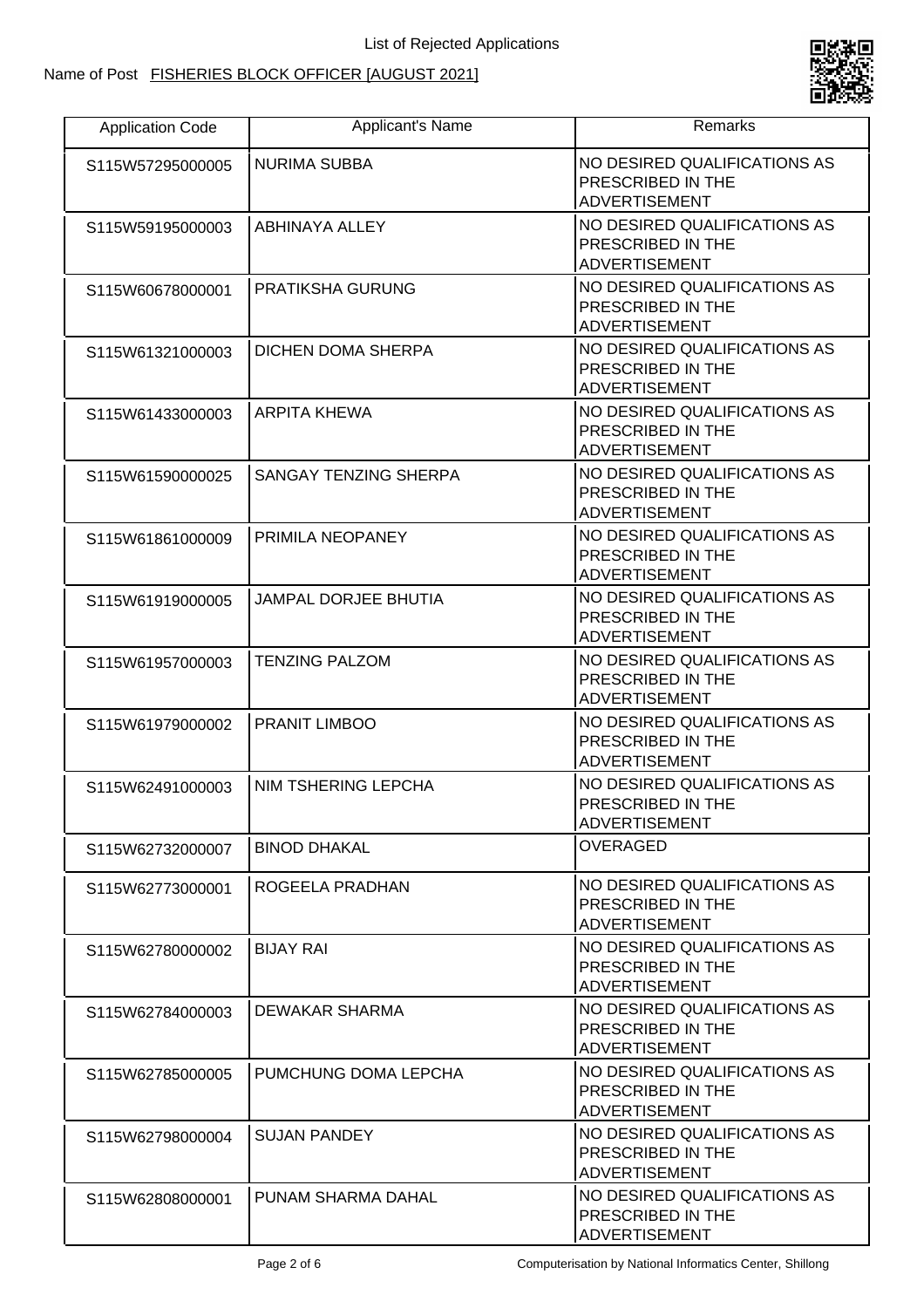#### Name of Post FISHERIES BLOCK OFFICER [AUGUST 2021]



| <b>Application Code</b> | Applicant's Name            | Remarks                                                                                   |
|-------------------------|-----------------------------|-------------------------------------------------------------------------------------------|
| S115W62811000007        | <b>DIWASH CHETTRI</b>       | NO DESIRED QUALIFICATIONS AS<br>PRESCRIBED IN THE<br><b>ADVERTISEMENT</b>                 |
| S115W62815000007        | PRASHANTI SHARMA            | NO DESIRED QUALIFICATIONS AS<br>PRESCRIBED IN THE<br><b>ADVERTISEMENT</b>                 |
| S115W62817000001        | ABISHEK ADHIKARI            | NO DESIRED QUALIFICATIONS AS<br>PRESCRIBED IN THE<br><b>ADVERTISEMENT</b>                 |
| S115W62821000003        | <b>SANJAY RAI</b>           | NO DESIRED QUALIFICATIONS AS<br>PRESCRIBED IN THE<br><b>ADVERTISEMENT</b>                 |
| S115W62824000001        | <b>DICHENLA KAZI BHUTIA</b> | NO DESIRED QUALIFICATIONS AS<br>PRESCRIBED IN THE<br><b>ADVERTISEMENT</b>                 |
| S115W62827000004        | <b>KARMA TILAY SHERPA</b>   | NO DESIRED QUALIFICATIONS AS<br>PRESCRIBED IN THE<br><b>ADVERTISEMENT</b>                 |
| S115W62828000023        | <b>RITA RAI</b>             | NO DESIRED QUALIFICATIONS AS<br>PRESCRIBED IN THE<br><b>ADVERTISEMENT</b>                 |
| S115W62836000003        | <b>SUJATA RAI</b>           | <b>REJECTED: NO DESIRED</b><br><b>QUALIFICATION AS PRESCRIBED IN</b><br>THE ADVERTISEMENT |
| S115W62851000003        | RAJ KUMAR LIMBOO            | NO DESIRED QUALIFICATIONS AS<br>PRESCRIBED IN THE<br><b>ADVERTISEMENT</b>                 |
| S115W62858000001        | <b>ARCHISMAN RAY</b>        | NOT A CERTIFICATE OF<br><b>IDENTIFICATION HOLDER</b>                                      |
| S115W62859000005        | PREETAM RAI                 | <b>REJECTED: NO DESIRED</b><br>QUALIFICATION AS PRESCRIBED IN<br>THE ADVERTISEMENT        |
| S115W62875000001        | <b>ALKA GURUNG</b>          | NO DESIRED QUALIFICATIONS AS<br>PRESCRIBED IN THE<br><b>ADVERTISEMENT</b>                 |
| S115W62881000004        | <b>DEPENDRA SARKI</b>       | NO DESIRED QUALIFICATIONS AS<br><b>PRESCRIBED IN THE</b><br><b>ADVERTISEMENT</b>          |
| S115W62882000001        | KORSONG MIT LEPCHA          | NO DESIRED QUALIFICATIONS AS<br>PRESCRIBED IN THE<br><b>ADVERTISEMENT</b>                 |
| S115W62889000002        | <b>NAVIN SHARMA</b>         | NO DESIRED QUALIFICATIONS AS<br>PRESCRIBED IN THE<br><b>ADVERTISEMENT</b>                 |
| S115W62897000001        | <b>RUPA CHETTRI</b>         | NO DESIRED QUALIFICATIONS AS<br><b>PRESCRIBED IN THE</b><br><b>ADVERTISEMENT</b>          |
| S115W62898000003        | <b>ROHIT TAMANG</b>         | NO DESIRED QUALIFICATIONS AS<br>PRESCRIBED IN THE<br><b>ADVERTISEMENT</b>                 |
| S115W62905000001        | SUPRIYA SAMANTA             | NOT A CERTIFICATE OF<br><b>IDENTIFICATION HOLDER</b>                                      |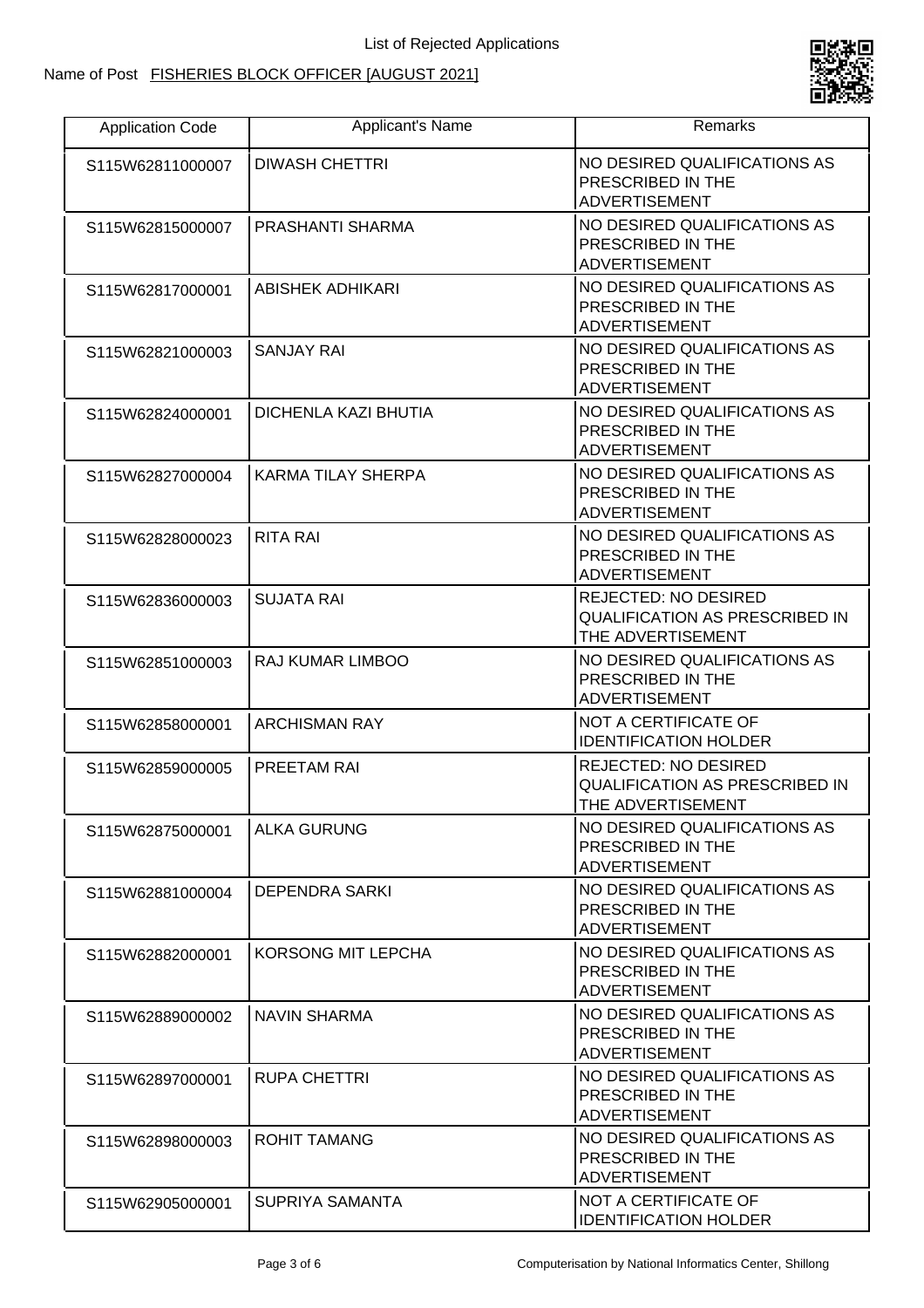#### Name of Post FISHERIES BLOCK OFFICER [AUGUST 2021]



| <b>Application Code</b> | Applicant's Name             | Remarks                                                                   |
|-------------------------|------------------------------|---------------------------------------------------------------------------|
| S115W62906000002        | <b>TENZING DOMA LACHENPA</b> | NO DESIRED QUALIFICATIONS AS<br>PRESCRIBED IN THE<br><b>ADVERTISEMENT</b> |
| S115W62911000002        | REKHA DHAKAL                 | <b>UNDERAGED</b>                                                          |
| S115W62916000001        | SHAYAL BHANDARI              | <b>UNDERAGED</b>                                                          |
| S115W62917000003        | NIMA RIZONG LEPCHA           | NO DESIRED QUALIFICATIONS AS<br>PRESCRIBED IN THE<br><b>ADVERTISEMENT</b> |
| S115W62927000003        | DORJEE TSHERING LEPCHA       | NO DESIRED QUALIFICATIONS AS<br>PRESCRIBED IN THE<br><b>ADVERTISEMENT</b> |
| S115W62948000001        | <b>KAILASH CHETTRI</b>       | NO DESIRED QUALIFICATIONS AS<br>PRESCRIBED IN THE<br><b>ADVERTISEMENT</b> |
| S115W62969000004        | <b>LADEN LEPCHA</b>          | NO DESIRED QUALIFICATIONS AS<br>PRESCRIBED IN THE<br><b>ADVERTISEMENT</b> |
| S115W62972000003        | DAWMO LEPCHA                 | NO DESIRED QUALIFICATIONS AS<br>PRESCRIBED IN THE<br><b>ADVERTISEMENT</b> |
| S115W62993000001        | <b>SOURAV MAITY</b>          | NOT A CERTIFICATE OF<br><b>IDENTIFICATION HOLDER</b>                      |
| S115W62999000001        | NEMA LHAMU LAMA              | NO DESIRED QUALIFICATIONS AS<br>PRESCRIBED IN THE<br><b>ADVERTISEMENT</b> |
| S115W63009000001        | <b>SANJEEP GURUNG</b>        | NO DESIRED QUALIFICATIONS AS<br>PRESCRIBED IN THE<br><b>ADVERTISEMENT</b> |
| S115W63016000007        | <b>RAJEN KUMAR CHETTRI</b>   | NO DESIRED QUALIFICATIONS AS<br>PRESCRIBED IN THE<br>ADVERTISEMENT        |
| S115W63019000003        | ONGCHO LEPCHA                | NO DESIRED QUALIFICATIONS AS<br>PRESCRIBED IN THE<br><b>ADVERTISEMENT</b> |
| S115W63038000008        | SONAM TENZING KAGATEY        | NO DESIRED QUALIFICATIONS AS<br>PRESCRIBED IN THE<br><b>ADVERTISEMENT</b> |
| S115W63049000002        | <b>ANJALI PRADHAN</b>        | NO DESIRED QUALIFICATIONS AS<br>PRESCRIBED IN THE<br><b>ADVERTISEMENT</b> |
| S115W63160000008        | <b>BIJANDRA GHIMIRAY</b>     | NO DESIRED QUALIFICATIONS AS<br>PRESCRIBED IN THE<br><b>ADVERTISEMENT</b> |
| S115W63188000005        | JAMYANG ZANGPO LACHUNGPA     | NO DESIRED QUALIFICATIONS AS<br>PRESCRIBED IN THE<br><b>ADVERTISEMENT</b> |
| S115W63767000008        | MANISHA PRADHAN MANISHA      | <b>UNDERAGED</b>                                                          |
| S115W64314000013        | USHA KARKI                   | <b>OVERAGED</b>                                                           |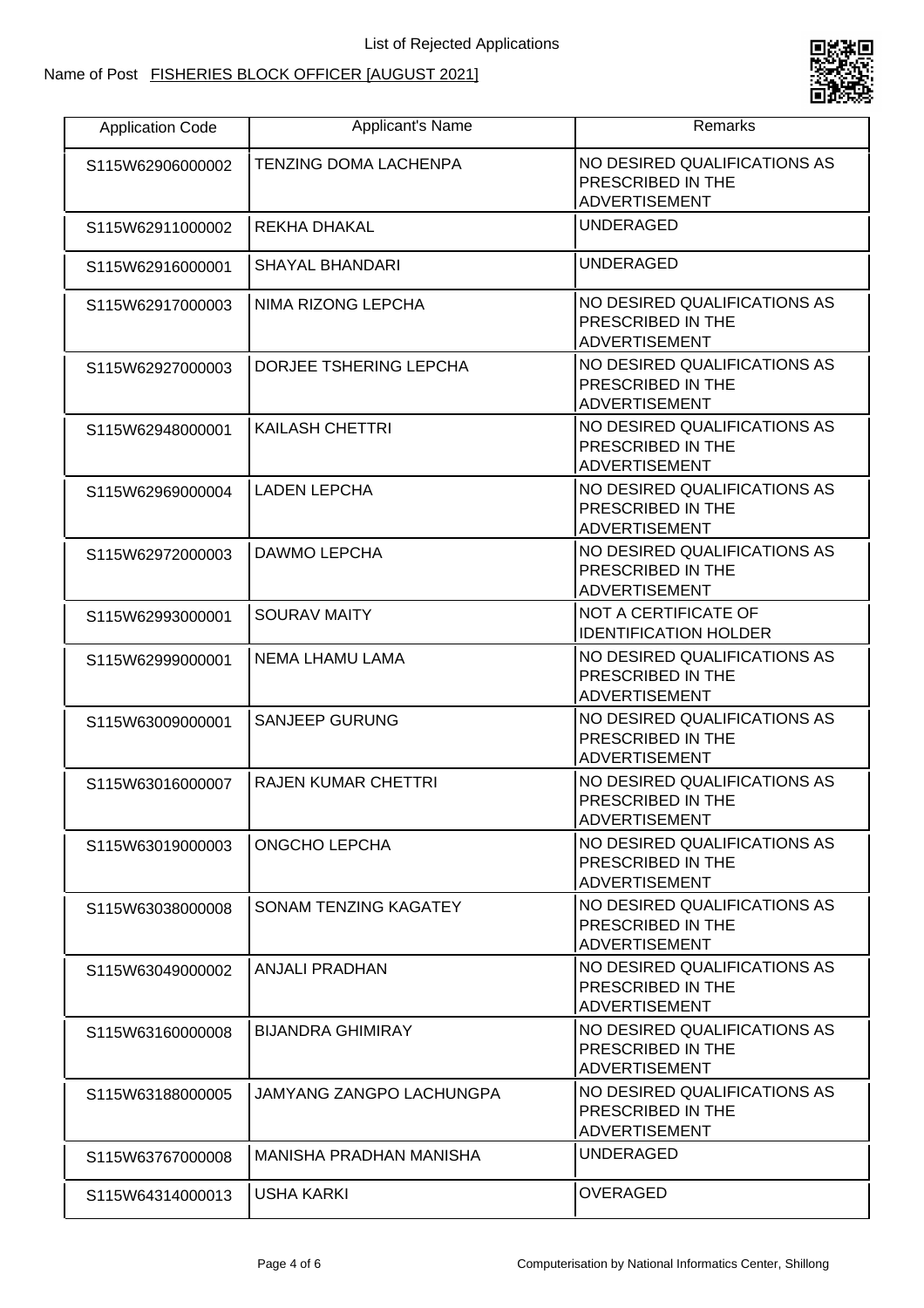

| <b>Application Code</b> | Applicant's Name              | Remarks                                                                   |
|-------------------------|-------------------------------|---------------------------------------------------------------------------|
| S115W64331000002        | <b>ARYAN PRADHAN</b>          | NO DESIRED QUALIFICATIONS AS<br>PRESCRIBED IN THE<br><b>ADVERTISEMENT</b> |
| S115W64345000001        | <b>REWATI SHARMA</b>          | NO DESIRED QUALIFICATIONS AS<br>PRESCRIBED IN THE<br><b>ADVERTISEMENT</b> |
| S115W64349000001        | <b>KANAK KUMAR ROY</b>        | NOT A CERTIFICATE OF<br><b>IDENTIFICATION HOLDER</b>                      |
| S115W64355000001        | PREETIKA RAI                  | NO DESIRED QUALIFICATIONS AS<br>PRESCRIBED IN THE<br><b>ADVERTISEMENT</b> |
| S115W64362000002        | KRISHNABABU MALLIPURAM        | NOT A CERTIFICATE OF<br><b>IDENTIFICATION HOLDER</b>                      |
| S115W64363000001        | <b>SHRIJANA TIMSINA</b>       | NO DESIRED QUALIFICATIONS AS<br>PRESCRIBED IN THE<br><b>ADVERTISEMENT</b> |
| S115W64364000001        | SHABINA SHARMA SHABINASHARMA  | NO DESIRED QUALIFICATIONS AS<br>PRESCRIBED IN THE<br><b>ADVERTISEMENT</b> |
| S115W64386000001        | <b>TAMAL KRISHNA DAS</b>      | NOT A CERTIFICATE OF<br><b>IDENTIFICATION HOLDER</b>                      |
| S115W64393000001        | <b>DIPTIKA TEWARI</b>         | NO DESIRED QUALIFICATIONS AS<br>PRESCRIBED IN THE<br><b>ADVERTISEMENT</b> |
| S115W64394000001        | <b>ROMILA GURUNG</b>          | NO DESIRED QUALIFICATIONS AS<br>PRESCRIBED IN THE<br>ADVERTISEMENT        |
| S115W64399000002        | KUNAL KUMAR THAKUR            | NOT A CERTIFICATE OF<br><b>IDENTIFICATION HOLDER</b>                      |
| S115W64407000013        | <b>ZIKMEE SHERPA</b>          | NO DESIRED QUALIFICATIONS AS<br>PRESCRIBED IN THE<br><b>ADVERTISEMENT</b> |
| S115W64421000001        | <b>MAMTA THAPA CHETTRI</b>    | <b>NO DESIRED QUALIFICATIONS AS</b><br>PRESCRIBED IN THE<br>ADVERTISEMENT |
| S115W64424000002        | <b>GEETRAJ RASTOGI</b>        | NOT A CERTIFICATE OF<br><b>IDENTIFICATION HOLDER</b>                      |
| S115W64429000006        | SAURABH KUMAR                 | NOT A CERTIFICATE OF<br><b>IDENTIFICATION HOLDER</b>                      |
| S115W64433000005        | <b>ABISHEK SHARMA</b>         | UNDERAGED                                                                 |
| S115W64434000002        | SONAM DORJEE SHERPA           | NO DESIRED QUALIFICATIONS AS<br>PRESCRIBED IN THE<br><b>ADVERTISEMENT</b> |
| S115W64443000003        | <b>GAURA DEVI BHUJEL</b>      | NO DESIRED QUALIFICATIONS AS<br>PRESCRIBED IN THE<br>ADVERTISEMENT        |
| S115W64448000002        | AASHUTOSH TIWARI              | REJECTED: NOT A CERTIFICATE OF<br><b>IDENTIFICATION HOLDER</b>            |
| S115W64456000001        | <b>TSHERING SAMDUP BHUTIA</b> | <b>OVERAGED</b>                                                           |